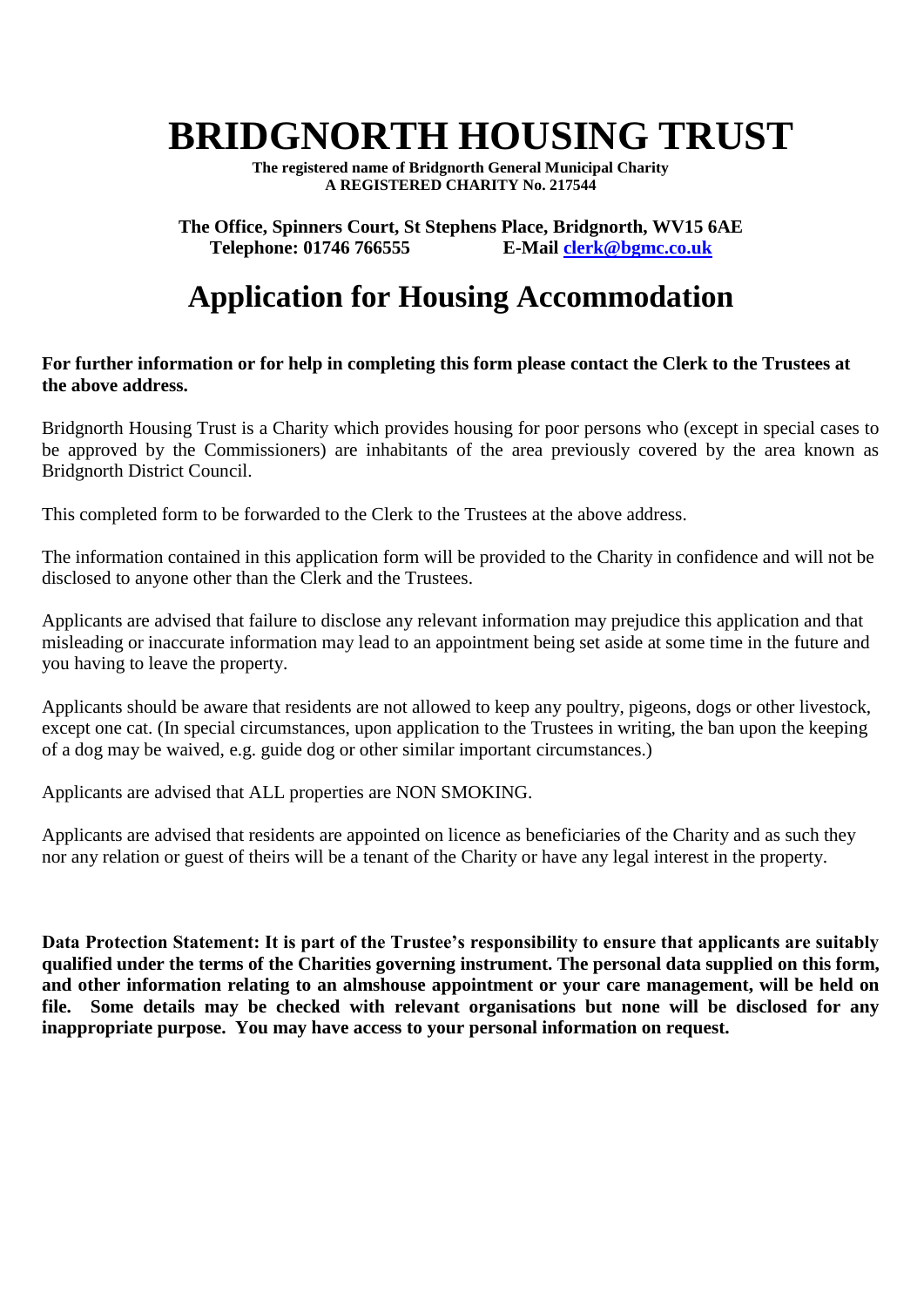#### **PERSONAL DETAILS OF APPLICANT**

| $M_r \cup M_{rs} \cup M_{iss} \cup M_s \cup O_{ther.$<br>Title                                                                              |
|---------------------------------------------------------------------------------------------------------------------------------------------|
|                                                                                                                                             |
| Present                                                                                                                                     |
|                                                                                                                                             |
|                                                                                                                                             |
| Are you (a) Owner or (b) Tenant (please delete as applicable)<br>If tenant, please give name and address of landlord:                       |
|                                                                                                                                             |
|                                                                                                                                             |
| Do you give consent to the Charity requesting information of your tenancy and rent account from your existing<br>Landlord?<br>Yes $\Box$ No |
|                                                                                                                                             |
|                                                                                                                                             |
|                                                                                                                                             |
| Do you own any other property? If yes please give brief details:                                                                            |
|                                                                                                                                             |
|                                                                                                                                             |
|                                                                                                                                             |
| <b>Marital Status</b>                                                                                                                       |
| Single $\Box$ Separated $\Box$ Engaged $\Box$ Divorced $\Box$ Widowed $\Box$<br>Married/Living with partner                                 |
|                                                                                                                                             |
| Details of Dependants (if applicable)                                                                                                       |
|                                                                                                                                             |
|                                                                                                                                             |
|                                                                                                                                             |
| Reference: (Name & Address of a person from whom a reference can be obtained if required)                                                   |
|                                                                                                                                             |
|                                                                                                                                             |
| Are you on the register for local authority housing?                                                                                        |
| Yes<br>No<br>$\Box$<br>$\Box$                                                                                                               |
|                                                                                                                                             |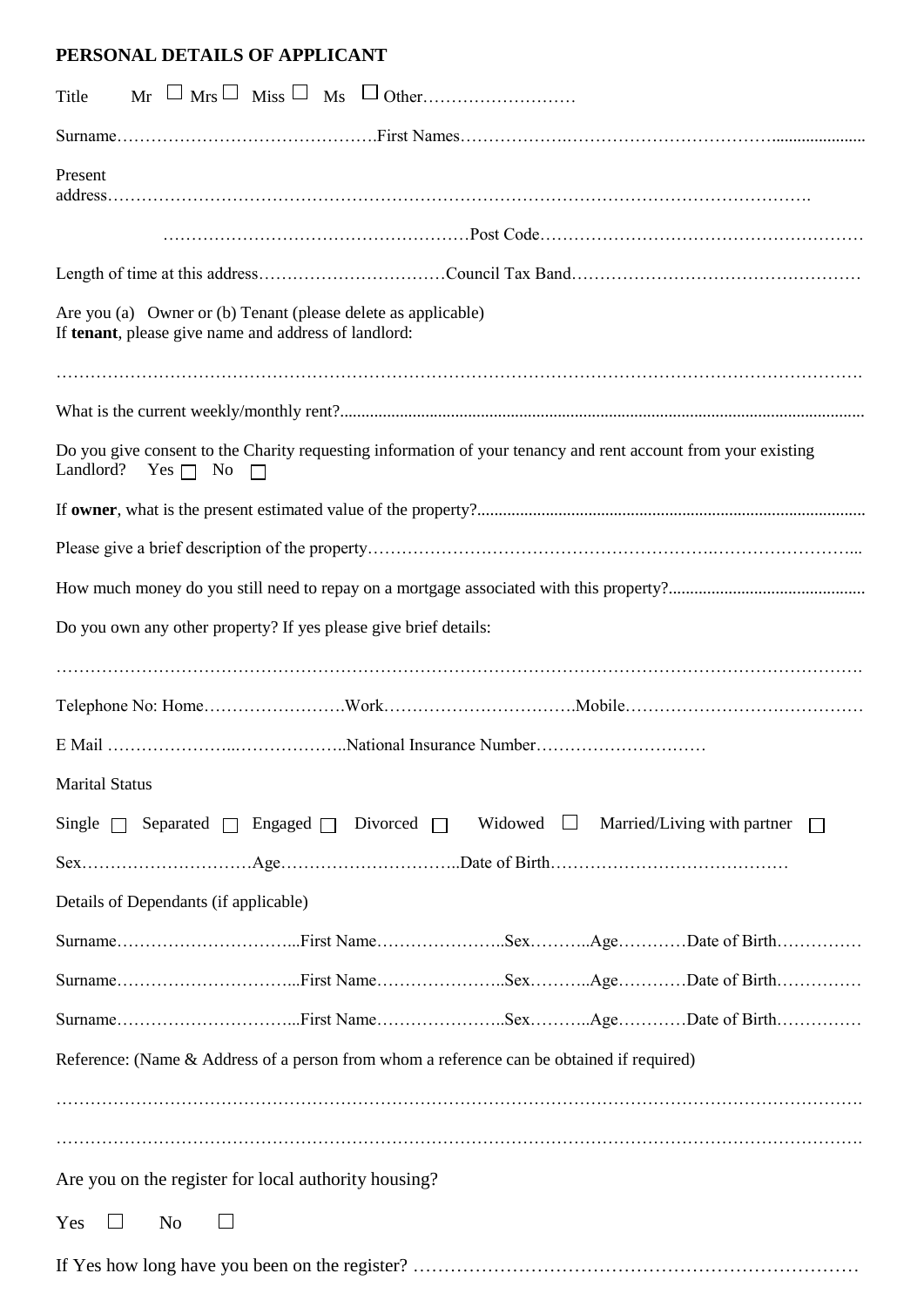### **SECOND APPLICANT (if applicable)**

| Title                                                                                                                                           |
|-------------------------------------------------------------------------------------------------------------------------------------------------|
|                                                                                                                                                 |
|                                                                                                                                                 |
|                                                                                                                                                 |
|                                                                                                                                                 |
| Are you (a) Owner or (b) Tenant (please delete as applicable)<br>If tenant, please give name and address of landlord:                           |
|                                                                                                                                                 |
|                                                                                                                                                 |
| Do you give consent to the Charity requesting information of your tenancy and rent account from your existing<br>landlord? Yes $\Box$ No $\Box$ |
|                                                                                                                                                 |
|                                                                                                                                                 |
|                                                                                                                                                 |
| Do you own any other property? If yes please give brief details:                                                                                |
|                                                                                                                                                 |
|                                                                                                                                                 |
|                                                                                                                                                 |
| <b>Marital Status</b>                                                                                                                           |
| Single $\Box$ Separated $\Box$ Engaged $\Box$ Divorced $\Box$ Widowed $\Box$ Married/Living with partner                                        |
|                                                                                                                                                 |
| Details of Dependants (if applicable)                                                                                                           |
|                                                                                                                                                 |
|                                                                                                                                                 |
|                                                                                                                                                 |
| Reference: (Name & Address of a person from whom a reference can be obtained if required)                                                       |
|                                                                                                                                                 |
|                                                                                                                                                 |
| Are you on the register for local authority housing?                                                                                            |
| Yes<br>No<br>$\Box$<br>$\Box$                                                                                                                   |
|                                                                                                                                                 |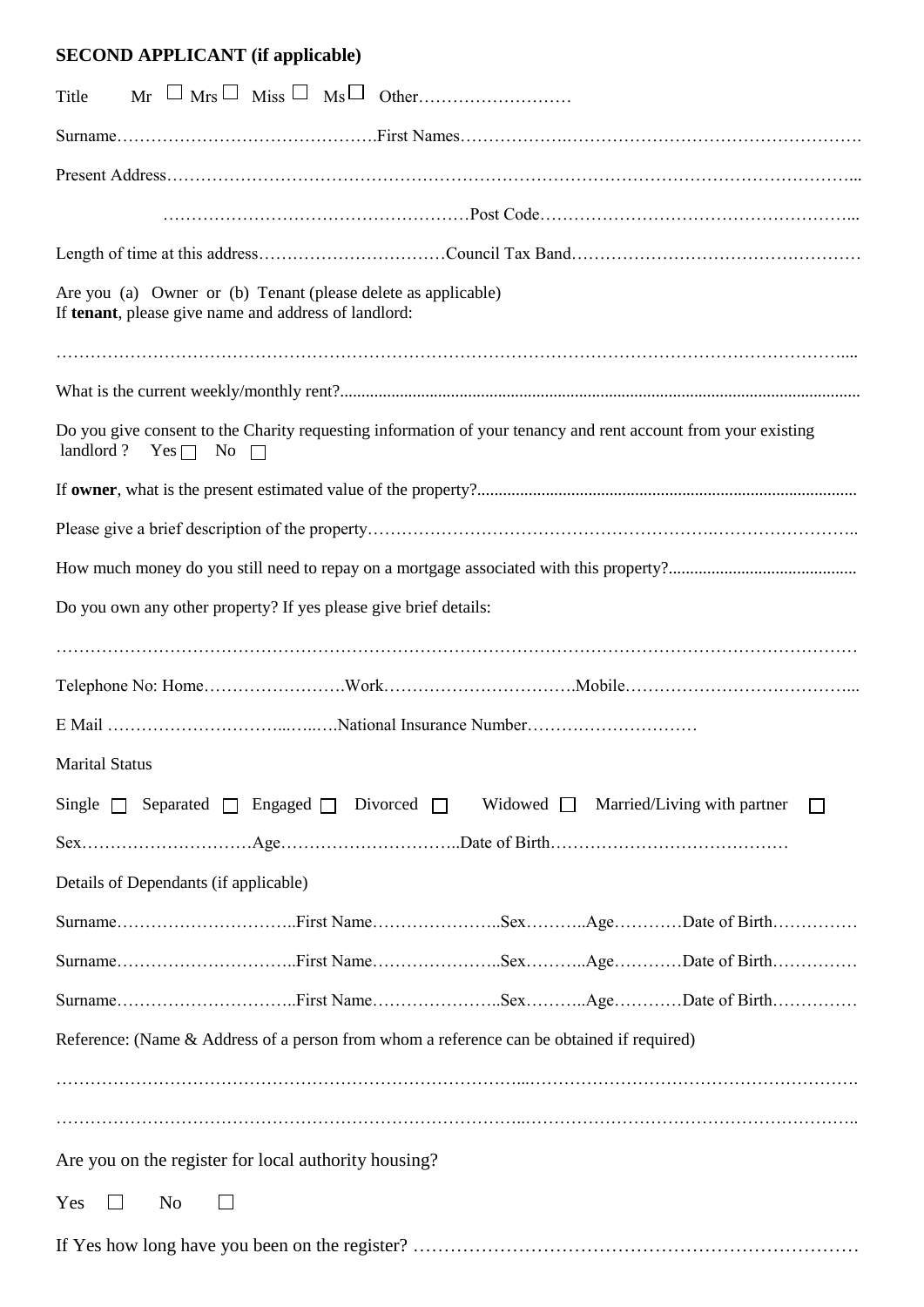#### **FREEMAN**

If either applicant is a widow of, or an unmarried daughter of a Freeman of the Town of Bridgnorth, please state name and address of such freeman.

…………………………………………………………………………………….………..

#### **INCOME AND EMPLOYMENT**

*All information provided is confidential*

Please provide details about you and your partner's sources of income. Proof of income is required.

|             |  |              | Full Time Work: Part Time Work: Unemployed: Retired: Long Term sick/ Other<br>Disabled |  |
|-------------|--|--------------|----------------------------------------------------------------------------------------|--|
| Applicant 1 |  | $\mathbf{1}$ |                                                                                        |  |
| Applicant 2 |  |              |                                                                                        |  |

| <b>Details of Weekly Income</b>     | <b>Applicant 1</b> | <b>Applicant 2</b> |
|-------------------------------------|--------------------|--------------------|
| Take home pay (after deductions)    |                    |                    |
| <b>Income Support</b>               |                    |                    |
| Job seekers allowance               |                    |                    |
| Child benefit                       |                    |                    |
| Family credit                       |                    |                    |
| <b>Maintenance Payments</b>         |                    |                    |
| Pension (State)                     |                    |                    |
| Pension (private)                   |                    |                    |
| Pension Credit                      |                    |                    |
| Allowances (please give details)    |                    |                    |
| <b>Housing Benefit</b>              |                    |                    |
| <b>Council Tax Benefit</b>          |                    |                    |
| Other benefits (please state which) |                    |                    |
| Rental Income                       |                    |                    |
| Other Income (please give details)  |                    |                    |

#### **SAVINGS AND CAPITAL**

Please answer all questions. Enter NIL where appropriate.

|                                                       | <b>AMOUNT</b>      |                    |
|-------------------------------------------------------|--------------------|--------------------|
|                                                       | <b>Applicant 1</b> | <b>Applicant 2</b> |
| <b>Bank Accounts</b>                                  |                    |                    |
| Post Office Accounts                                  |                    |                    |
| <b>Building Society Accounts</b>                      |                    |                    |
| National Savings certificate                          |                    |                    |
| Premium Bonds                                         |                    |                    |
| Redundancy Payment (if last 12 months)                |                    |                    |
| Cash (including cash at home)                         |                    |                    |
| Any other capital (please give details                |                    |                    |
| Stocks/Shares/Unit Trusts (Please give current value) |                    |                    |
|                                                       |                    |                    |

#### **VEHICLE OWNERSHIP**

Does either applicant own a vehicle?  $Yes \Box No \Box$ 

Does either applicant qualify for a Blue Badge? Yes  $\Box$  No  $\Box$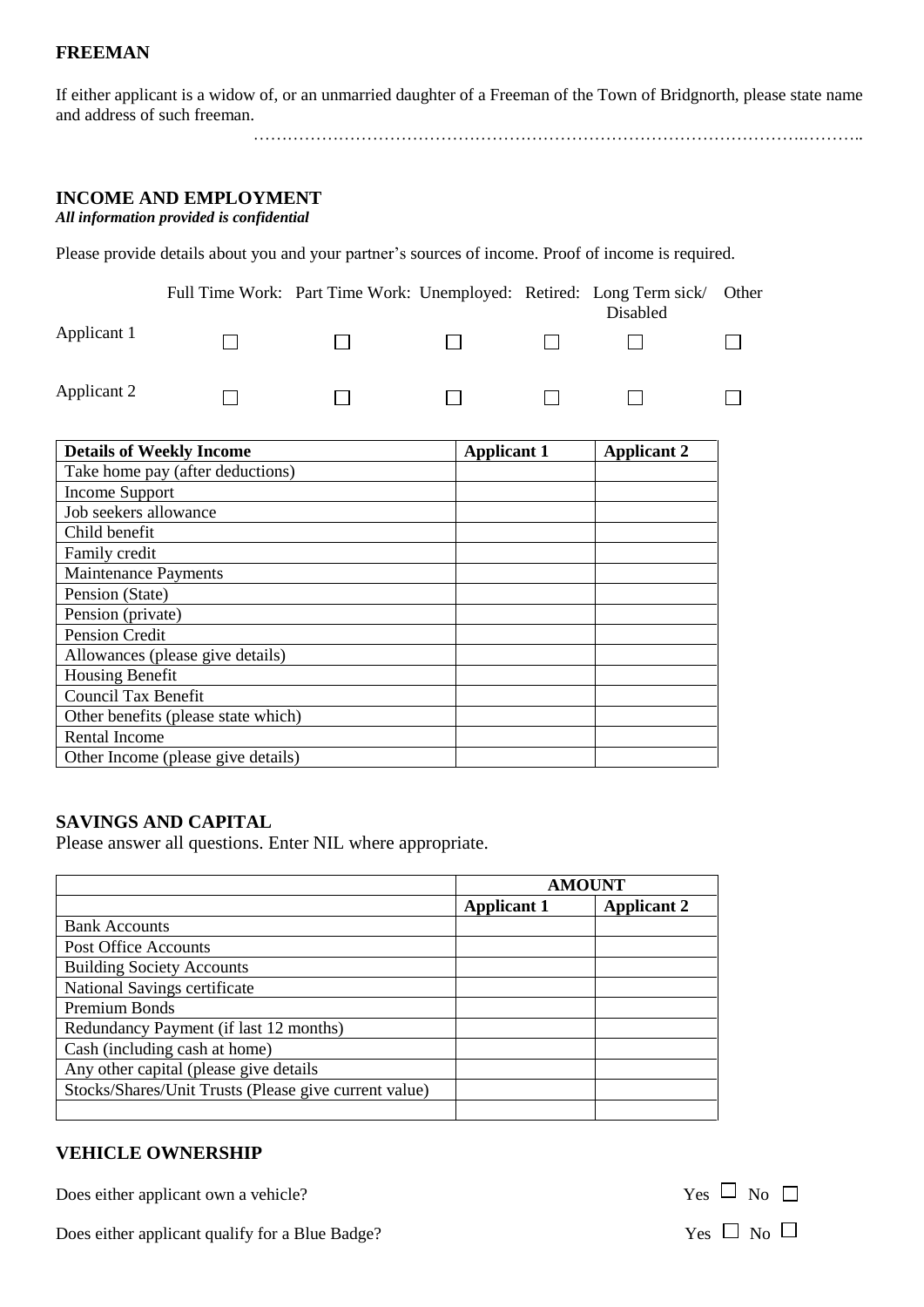#### **HEALTH AND SOCIAL FACTORS**

| Does either applicant have a MEDICAL need for more suitable accommodation?  | $Yes \Box No \Box$                          |
|-----------------------------------------------------------------------------|---------------------------------------------|
| Does either applicant experience DOMESTIC violence?                         | $Yes \Box No \Box$                          |
| Do you need to move nearer to a close relative to give/receive support?     | $\gamma_{es} \Box$ No $\Box$                |
| Does anyone on this form suffer from a long standing illness or disability? | $Y_{\text{es}} \square_{\text{No}} \square$ |
| Does anyone on this form have history of drug/alcohol abuse?                | $Yes \Box No \Box$                          |
| Does anyone on this form have a criminal conviction?                        | Yes $\Box$ No $\Box$                        |
| Does anyone on this form own any pets?                                      | Yes $\Box$ No $\Box$                        |
| If you have answered yes to any of the above questions please give details. |                                             |
|                                                                             |                                             |
|                                                                             |                                             |
|                                                                             |                                             |
|                                                                             |                                             |
|                                                                             |                                             |
|                                                                             |                                             |
|                                                                             |                                             |

#### **LOCAL CONNECTIONS**

Please state the number of years you have lived in the Bridgnorth District

Applicant 1…………………………………….....Applicant 2………………...……………………………………….

Please state **ALL** relevant former addresses with dates.

| Name | Address                                                                 | From | To                            |
|------|-------------------------------------------------------------------------|------|-------------------------------|
|      |                                                                         |      |                               |
|      |                                                                         |      |                               |
|      |                                                                         |      |                               |
|      |                                                                         |      |                               |
|      |                                                                         |      |                               |
|      | Has either applicant any family connections with the Town of Bridgnorth |      | $Yes \Box$<br>$\rm No$ $\Box$ |
|      |                                                                         |      |                               |
|      |                                                                         |      |                               |
|      |                                                                         |      |                               |
|      |                                                                         |      |                               |
|      |                                                                         |      |                               |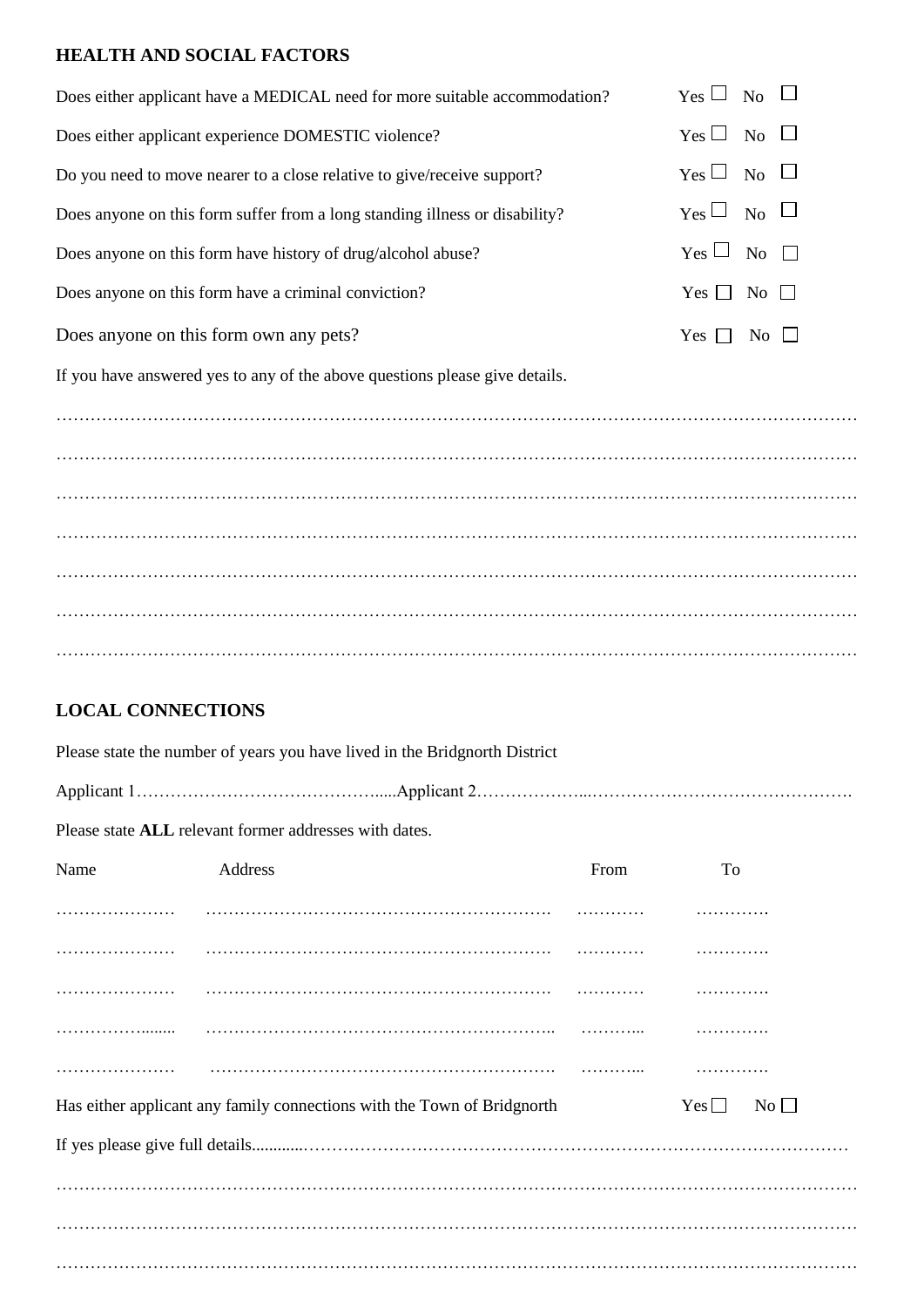**FURTHER INFORMATION**<br>Please add any further details in support of your application